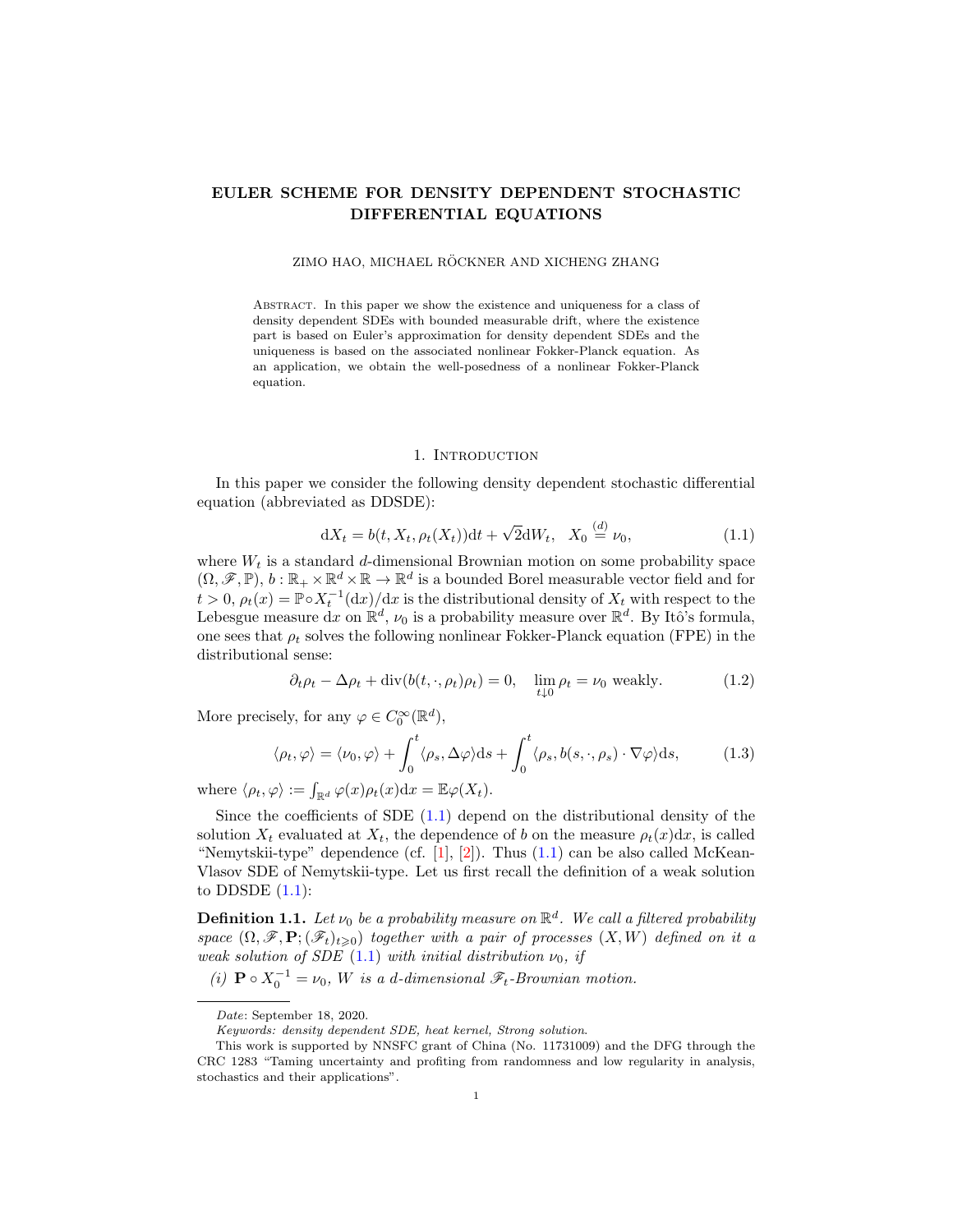(ii) for each  $t > 0$ ,  $\mathbf{P} \circ X_t^{-1}(\mathrm{d}x)/\mathrm{d}x = \rho_t(x)$  and

$$
X_t = X_0 + \int_0^t b(s, X_s, \rho_s(X_s))ds + \sqrt{2}W_t, \quad \mathbf{P} - a.s.
$$

To show the existence of a weak solution, we consider the following Euler scheme to DDSDE [\(1.1\)](#page-0-0): Let  $T > 0$ ,  $N \in \mathbb{N}$  and  $h := T/N$ . For  $t \in [0, h]$ , define

<span id="page-1-4"></span>
$$
X_t^N := X_0 + \sqrt{2}W_t,
$$

and for  $t \in [kh, (k+1)h]$  with  $k = 1, \dots, N$ , we inductively define  $X_t^N$  by

$$
X_t^N := X_{kh}^N + \int_{kh}^t b(s, X_{kh}^N, \rho_{kh}^N(X_{kh}^N))ds + \sqrt{2}(W_t - W_{kh}),\tag{1.4}
$$

where  $\rho_{kh}^N(x)$  is the distributional density of  $X_{kh}^N$ , whose existence is easily seen from the construction. We have the following existence and uniqueness result.

<span id="page-1-1"></span>**Theorem 1.2.** Assume that b is bounded measurable and for any  $t > 0$ .

$$
\lim_{u \to u_0} \sup_{|x| < R} |b(t, x, u) - b(t, x, u_0)| = 0, \quad \forall R > 0. \tag{1.5}
$$

(Existence) For any  $T > 0$  and initial distribution  $\nu_0$ , there are a subsequence  $N_k$ and a weak solution  $(X, W)$  to DDSDE [\(1.1\)](#page-0-0) in the sense of Definition [1.1](#page-0-1) so that for any bounded measurable f and  $t \in (0, T]$ ,

<span id="page-1-2"></span>
$$
\lim_{k \to \infty} \mathbb{E} f(X_t^{N_k}) = \mathbf{E} f(X_t).
$$

Moreover, for each  $t \in (0, T]$ ,  $X_t$  admits a density  $\rho_t$  satisfying the estimate

$$
\rho_t(y) \leqslant C t^{-d/2} \int_{\mathbb{R}^d} e^{-\frac{|x-y|^2}{\lambda t}} \nu_0(\mathrm{d} x), \ y \in \mathbb{R}^d,
$$

where  $C, \lambda \geq 1$ , and the following  $L^1$ -convergence holds:

<span id="page-1-0"></span>
$$
\lim_{k \to \infty} \int_{\mathbb{R}^d} |\rho_t^{N_k}(y) - \rho_t(y)| \mathrm{d}y = 0.
$$
\n(1.6)

(Uniqueness) Suppose that  $\nu_0(\text{d}x) = \rho_0(x) \text{d}x$  with  $\rho_0 \in (L^1 \cap L^q)(\mathbb{R}^d)$  for some  $q \in (d, \infty]$ , and there is a  $C > 0$  such that for all  $t, x, u, u'$ ,

<span id="page-1-3"></span>
$$
|b(t, x, u) - b(t, x, u')| \leq C|u - u'|.
$$
 (1.7)

Then weak and strong uniqueness hold for  $SDE$   $(1.1)$ .

**Remark 1.3.** If the uniqueness holds, then limit  $(1.6)$  holds for the whole sequence.

As a consequence of Theorem [1.2,](#page-1-1) we have the following well-posedness of the nonlinear FPE [\(1.2\)](#page-0-2).

**Corollary 1.4.** Let  $\nu_0$  be a probability measure over  $\mathbb{R}^d$ .

 $(i)$  Assume b is bounded and Borel measurable such that  $(1.5)$  holds. Then there is a weak solution  $\rho_t$  to PDE [\(1.2\)](#page-0-2) in the sense [\(1.3\)](#page-0-3) with  $\int \rho_t = 1$  and

$$
0 \le \rho_t(x) \le Ct^{-d/2} \int_{\mathbb{R}^d} e^{-\frac{|x-y|^2}{\lambda t}} \nu_0(\mathrm{d}y), \ x \in \mathbb{R}^d, \ t \in (0, T]. \tag{1.8}
$$

(ii) Assume that [\(1.7\)](#page-1-3) holds and that  $\nu_0(\text{d}x) = \rho_0(x) \text{d}x$  with  $\rho_0 \in (L^1 \cap L^q)(\mathbb{R}^d)$ for some  $q \in (d, \infty]$ . Then the solution in assertion (i) is the unique weak solution to  $(1.2)$ .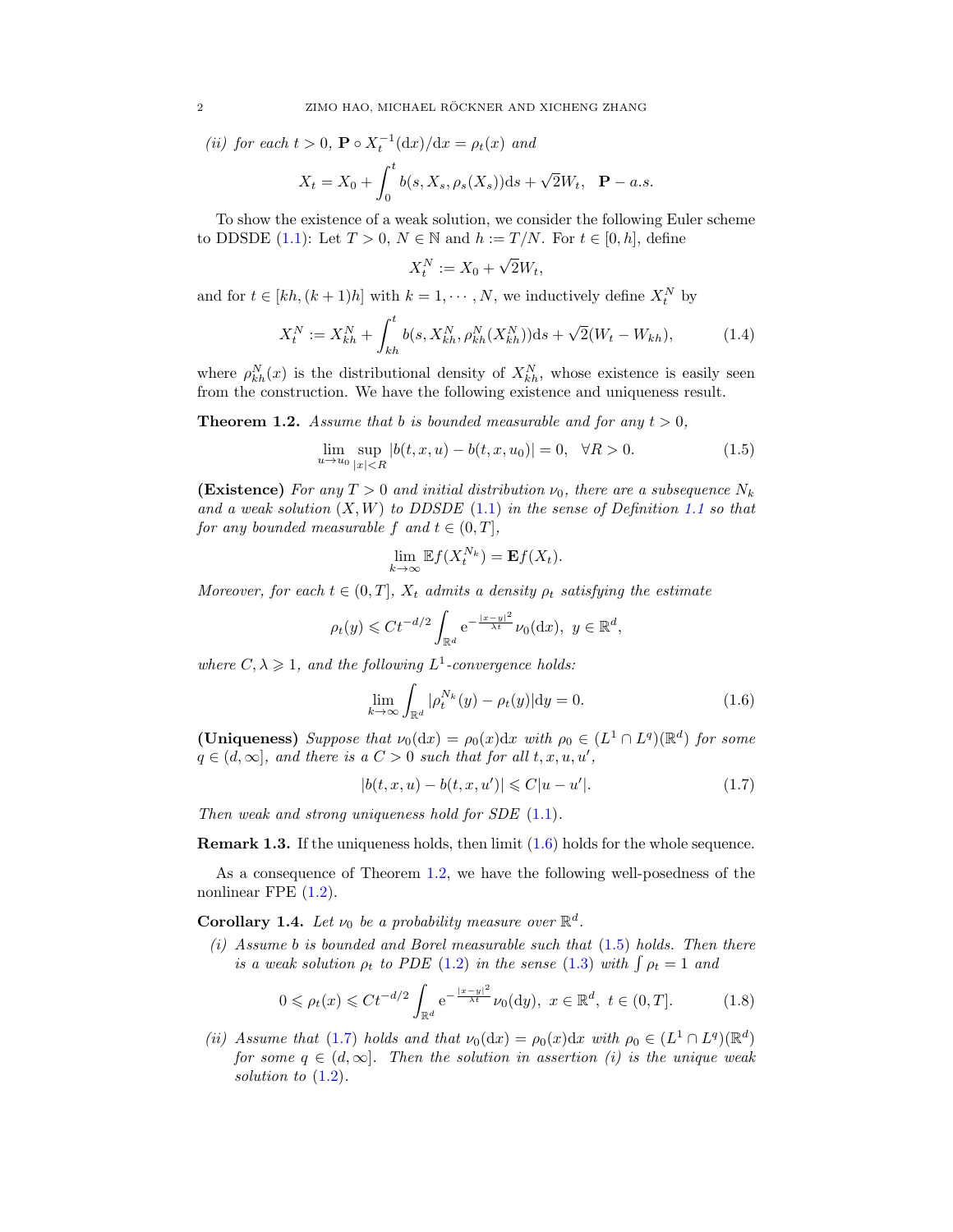Proof. (i) The existence of a weak solution follows from the existence part of The-orem [1.2](#page-1-1) and Itô's formula.

(ii) The uniqueness follows from the uniqueness part of Theorem [1.2](#page-1-1) by Section 2 in  $\lbrack 2 \rbrack$ .

McKean-Vlasov SDE of Nemytskii-type (density dependent SDE), i.e.

$$
dX_t = b\Big(t, X_t, \frac{d\mathcal{L}_{X_t}}{dx}(X_t)\Big)dt + \sigma\Big(t, X_t, \frac{d\mathcal{L}_{X_t}}{dx}(X_t)\Big)dW_t, \quad X_0 \stackrel{(d)}{=} \nu_0,
$$

were first introduced in  $[1, \text{ Section 2}]$ . In  $[1, 2]$ , for a large class of time independent coefficients  $b, \sigma$ , Barbu together with the second named author obtained the existence of weak solutions for such (possibly degenerate) density dependent SDEs (see Section 2). The strategy in  $[1]$  or  $[2]$  is to solve the associated nonlinear Fokker-Planck equation and then by the well-known superposition principle (cf. [\[11\]](#page-12-2), generalizing [\[9\]](#page-12-3) and [\[7\]](#page-12-4)) to establish the existence of a weak solution to DDSDE [\(1.1\)](#page-0-0). Later, in [\[3\]](#page-12-5), the same authors prove the uniqueness of the weak solution to DDSDE  $(1.1)$ , which is a consequence of the uniqueness of the corresponding nonlinear Fokker-Planck equation. Recently, in [\[4\]](#page-12-6), they also consider the existence of solutions to a class of nonlinear Fokker-Planck equations with measure-valued initial data. The strategy of this paper is completely different from that in  $[1-4]$  $[1-4]$ . We start directly from DDSDE  $(1.1)$  and prove weak existence of solutions through Euler's approximation for DDSDE [\(1.1\)](#page-0-0) and using simple heat kernel estimates. In other words, we do not use the superposition principle. Moreover, our assumptions on the drift are weaker. Especially, there is no regularity assumption of  $b$  in  $x$ . On the other hand we only consider the case  $\sigma =$  identity.

As explained above we obtain weak (i.e. in the sense of Schwartz distributions) solutions to FPE  $(1.2)$ . Let us mention here that Chen and Perthame in  $[6]$  studied the Cauchy problem for a general nonlinear degenerate parabolic-hyperbolic equation of second order in the framework of kinetic and entropy solutions, in the case the coefficient do not depend explicitly on  $x$  and  $t$ .

However, all the above results do not cover Theorem [1.2](#page-1-1) above. In particular, we use a purely probabilistic method to show the existence of weak solutions for the nonlinear  $\text{FPE } (1.2)$  $\text{FPE } (1.2)$ . This is the main contribution of the present paper. Here, for simplicity, we only consider the additive noise case. For the case of uniformly elliptic diffusion coefficients, it would also work by the corresponding heat kernel estimates (see  $[5]$  and  $[10]$ ).

This paper is organized as follows: In Section 2, we give some necessary preliminaries about heat kernel estimates for the Euler scheme with bounded measurable drifts. In Section 3, we prove our main Theorem [1.2](#page-1-1) by Euler's type approximation (cf. [\[13\]](#page-12-10)). Note that the usual Picard iteration does not seem to work for DDSDE  $(1.1)$ , since  $x \to b(t, x, \rho_t(x))$  is too singular.

Throughout this paper, we use the following conventions: The letter  $C$  denotes a constant, whose value may change in different places. We also use  $A \lesssim B$  to denote  $A \leqslant CB$  for some unimportant constant  $C > 0$ .

### <span id="page-2-0"></span>2. Heat kernel of Euler scheme

In this section we show heat kernel estimates for Euler's scheme of usual SDEs. First of all, we recall some basic properties about the Gaussian heat kernel. Let

$$
g(t,x) := (4\pi t)^{-\frac{d}{2}} e^{-\frac{|x|^2}{4t}}, \ t > 0, x \in \mathbb{R}^d,
$$
\n(2.1)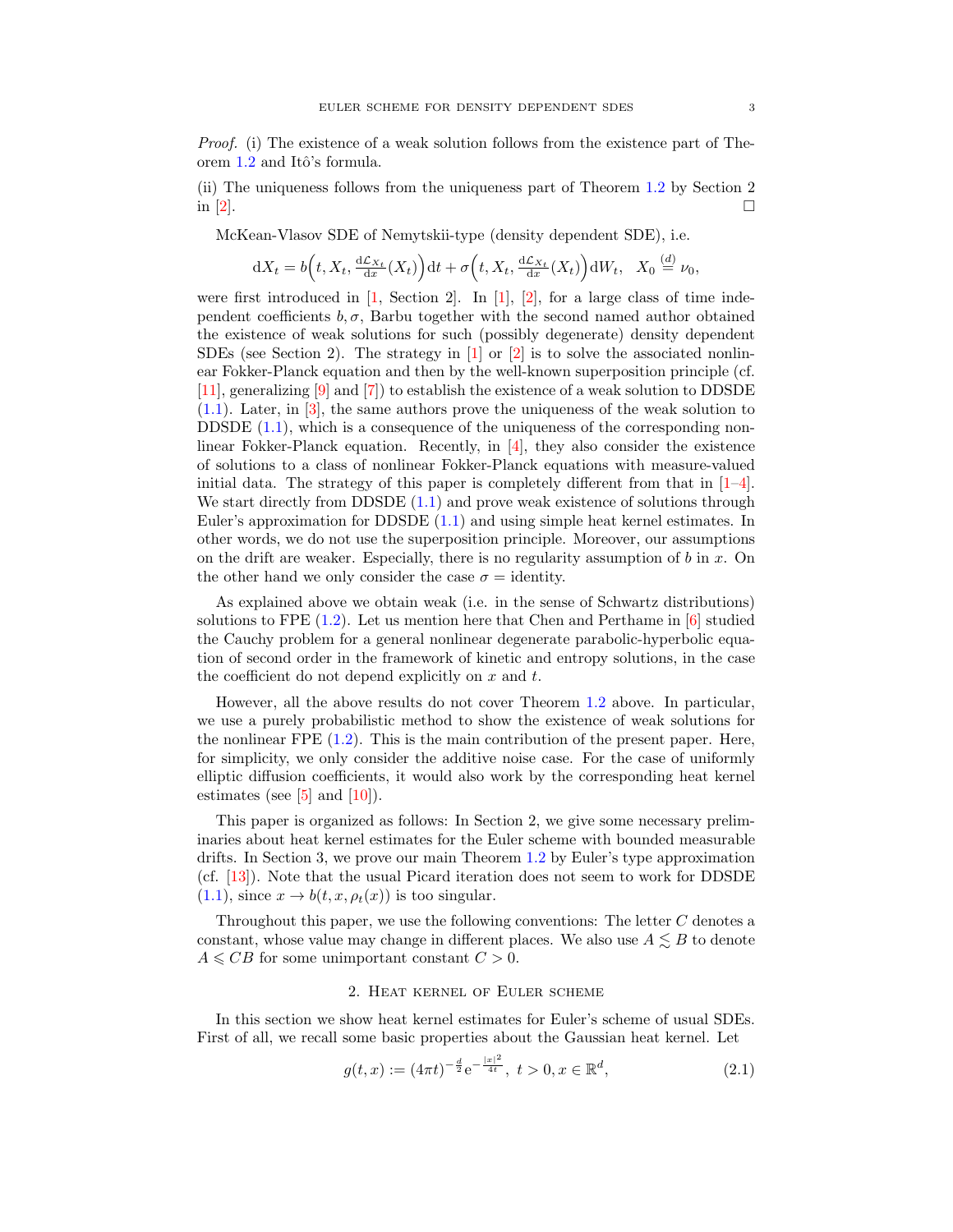which is the fundamental solution of  $\Delta$ , i.e.,

<span id="page-3-2"></span><span id="page-3-1"></span><span id="page-3-0"></span>
$$
\partial_t g(t, x) = \Delta g(t, x).
$$

Moreover, we have the following Chapman-Kolmogorov equations:

$$
(g(t) * g(s))(x) := \int_{\mathbb{R}^d} g(t, x - z)g(s, z)dz = g(t + s, x), \ t, s > 0,
$$
 (2.2)

and the following easy facts,

$$
g(t, x + y) \leq 2^{\frac{d}{2}} g(2t, x) e^{\frac{|y|^2}{4t}}, \quad |\nabla g|(t, x) \leq \frac{2^{d/2}}{\sqrt{t}} g(2t, x). \tag{2.3}
$$

The following lemma is straightforward and elementary. For the readers' convenience, we provide a detail proof.

<span id="page-3-3"></span>**Lemma 2.1.** For any  $T > 0$ ,  $\beta \in (0,1)$  and  $j = 0,1$ , there is a constant  $C =$  $C(T, \beta, j, d) > 0$  such that for any  $0 < t \leq T$  and  $x_1, x_2 \in \mathbb{R}^d$ ,

$$
|\nabla^j g(t, x_1) - \nabla^j g(t, x_2)| \leq C|x_1 - x_2|^{\beta} t^{-\frac{j}{2} - \beta} \sum_{i=1,2} g(4t, x_i), \tag{2.4}
$$

and for any  $0 < t_1 < t_2 \leq T$  and  $x \in \mathbb{R}^d$ ,

$$
|\nabla^j g(t_1, x) - \nabla^j g(t_2, x)| \leq C|t_2 - t_1|^{\frac{\beta}{2}} \sum_{i=1,2} t_i^{-\frac{j+\beta}{2}} g(2t_i, x). \tag{2.5}
$$

*Proof.* (i) By definition  $(2.1)$ , it is easy to see that for  $k = 1, 2, 3$ , there is a constant  $C > 0$  only depending on  $k, d$  such that

<span id="page-3-4"></span>
$$
|\nabla^k g(t,x)| \leqslant C(4\pi t)^{-\frac{d}{2}} t^{\frac{k}{2}} e^{-\frac{|x|^2}{8t}} = C2^{\frac{d}{2}} t^{-\frac{k}{2}} g(2t,x).
$$

Thus, for  $j = 0, 1$  and  $\beta \in (0, 1)$ , if  $|x_1 - x_2| >$  $\overline{t}$ , then

$$
\begin{aligned} |\nabla^j g(t, x_1) - \nabla^j g(t, x_2)| &\leq t^{-\frac{j}{2}} (g(2t, x_1) + g(2t, x_2)) \\ &\leq |x_1 - x_2|^{\beta} t^{-\frac{j}{2} - \beta} (g(2t, x_1) + g(2t, x_2)); \end{aligned}
$$

if  $|x_1 - x_2| \leqslant \sqrt{2}$ t, then by the mean-value formula,

$$
|\nabla^j g(t, x_1) - \nabla^j g(t, x_2)| \le |x_1 - x_2| \int_0^1 |\nabla^{j+1} g(t, x_1 + \theta(x_2 - x_1))| d\theta
$$
  
\n
$$
\lesssim |x_1 - x_2| t^{-\frac{j+1}{2}} \int_0^1 g(2t, x_1 + \theta(x_2 - x_1)) d\theta
$$
  
\n
$$
\lesssim |x_1 - x_2| t^{-\frac{j+1}{2}} g(4t, x_1) \lesssim |x_1 - x_2|^{\beta} t^{-j/2-\beta} g(4t, x_1).
$$

Combining the above calculations, we get [\(2.4\)](#page-3-0).

(ii) If  $t_2 - t_1 \leq t_1$ , then by the mean-value formula,

$$
|\nabla^j g(t_1, x) - \nabla^j g(t_2, x)| \le |t_1 - t_2| \int_0^1 |\nabla^j \partial_t g|(t_1 + \theta(t_2 - t_1), x) d\theta
$$
  
\n
$$
= |t_1 - t_2| \int_0^1 |\nabla^j \Delta g|(t_1 + \theta(t_2 - t_1), x) d\theta
$$
  
\n
$$
\lesssim |t_1 - t_2| \int_0^1 \frac{g(2(t_1 + \theta(t_2 - t_1)), x)}{(t_1 + \theta(t_2 - t_1))^{1 + j/2}} d\theta
$$
  
\n
$$
\lesssim |t_1 - t_2| t_1^{-1 - \frac{j}{2}} g(2t_2, x) \lesssim |t_1 - t_2|^{\frac{\beta}{2}} t_2^{-\frac{\beta}{2}} g(2t_2, x);
$$

if  $t_2 - t_1 > t_1$ , then  $t_2 \leq 2(t_2 - t_1)$  and

$$
|\nabla^j g(t_1, x) - \nabla^j g(t_2, x)| \lesssim t_1^{-\frac{j}{2}} g(2t_1, x) + t_2^{-\frac{j}{2}} g(2t_2, x)
$$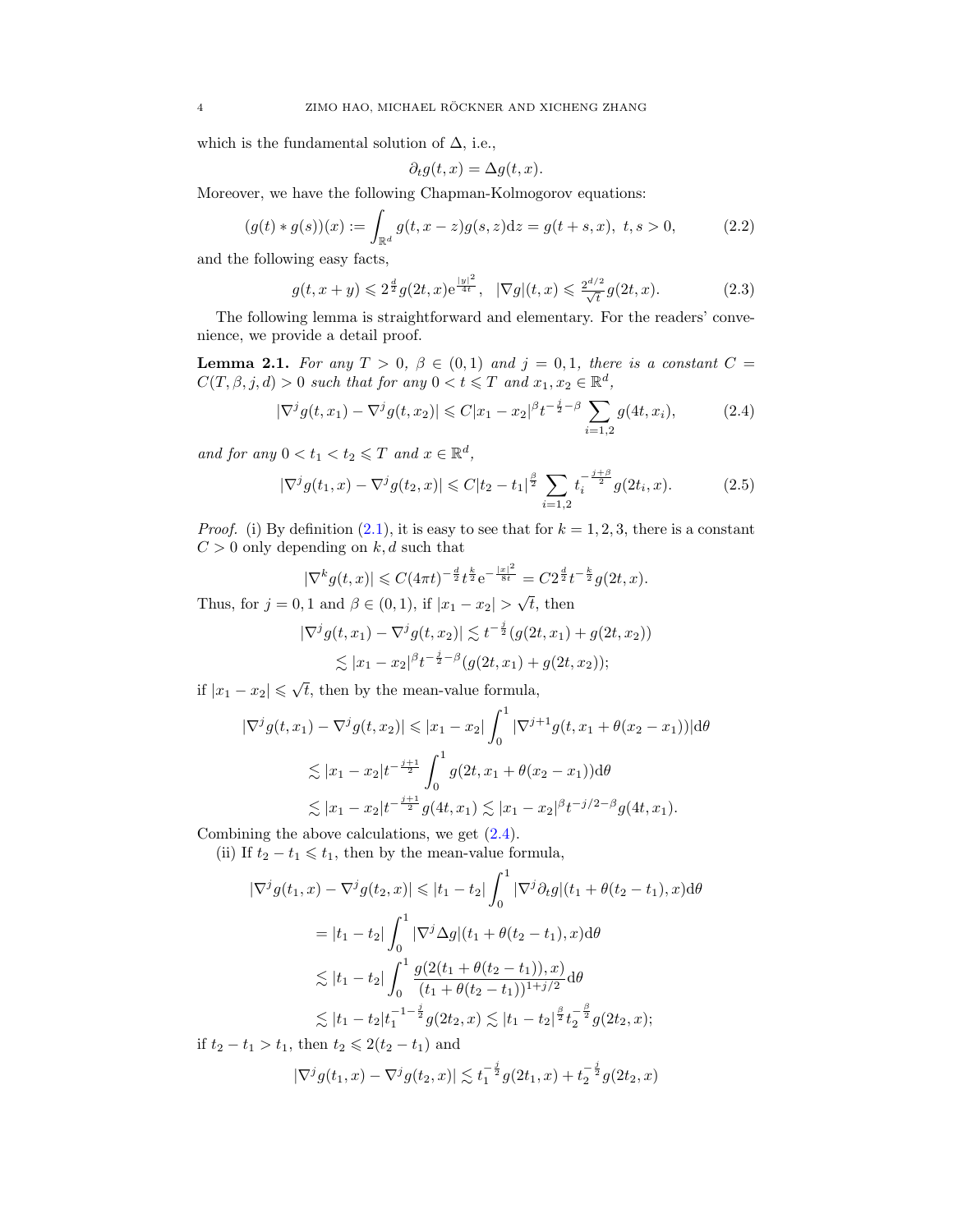$$
\lesssim |t_1-t_2|^{\frac{\beta}{2}} \Big( t_1^{-\frac{j+\beta}{2}} g(2t_1,x) + t_2^{-\frac{j+\beta}{2}} g(2t_2,x) \Big).
$$

The proof is complete.  $\Box$ 

Let  $b: \mathbb{R}_+ \times \mathbb{R}^d \to \mathbb{R}^d$  be a bound measurable function. Fix  $T > 0$  and  $x \in \mathbb{R}^d$ . Let  $X_t^N = X_t^N(x)$  be defined by the following Euler scheme:

$$
X_t^N = x + \int_0^t b(s, X_{\phi_N(s)}^N) ds + \sqrt{2} W_t, \quad t \in [0, T],
$$
\n(2.6)

where  $\phi_N(s) := kT/N$  for  $s \in [kT/N, (k+1)T/N)$ . We have the following Duhamel formula.

**Lemma 2.2.** For each  $t \in (0,T]$  and  $x \in \mathbb{R}^d$ ,  $X_t^N(x)$  admits a density  $p_x^N(t,y)$ which satisfies the following Duhamel formula:

$$
p_x^N(t, y) = g(t, x - y) + \int_0^t \mathbb{E}\Big[b(s, X_{\phi_N(s)}^N) \cdot \nabla g(t - s, y - X_s^N)\Big]ds.
$$
 (2.7)

*Proof.* Fix  $t \in (0,T]$  and  $f \in C_c^{\infty}(\mathbb{R}^d)$ . For  $s \in [0,t]$ , let  $u(s,x) := g(t-s,\cdot) * f(x)$ . Since  $(\partial_s + \Delta)u \equiv 0$  and  $u(t, x) = f(x)$ , by Itô's formula, we have

$$
\mathbb{E}f(X_t^N) = \mathbb{E}u(t, X_t^N) = u(0, x) + \int_0^t \mathbb{E}\Big[b(s, X_{\phi_N(s)}^N) \cdot \nabla u(s, X_s^N)\Big]ds.
$$

From this, we derive the desired Duhamel formula.

<span id="page-4-6"></span><span id="page-4-4"></span><span id="page-4-3"></span><span id="page-4-0"></span>
$$
\Box_{\mathbb{C}}
$$

**Remark 2.3.** For a general initial value  $X_0^N = X_0 \in \mathcal{F}_0$  and each  $t \in (0, T]$ , since for each  $x \in \mathbb{R}^d$ ,  $X_t^N(x)$  is independent of  $X_0$ , the Euler scheme  $X_t^N$  defined by [\(2.6\)](#page-4-0) with initial value  $X_0$  also has a density  $p_{X_0}^N(t, y)$  given by

$$
p_{X_0}^N(t, y) = \int_{\mathbb{R}^d} p_x^N(t, y) \mathbb{P} \circ X_0^{-1}(\text{d}x). \tag{2.8}
$$

The following Gaussian type estimate for  $p_x^N(t, y)$  was proved by Lemaire and Menozzi [\[8\]](#page-12-11). Since it is not difficult, for the readers' convenience, we provide a detailed proof here.

<span id="page-4-5"></span>**Theorem 2.4.** For any  $T > 0$ , there is a constant  $C = C(d, T, ||b||_{\infty})$  such that for all  $N \in \mathbb{N}$ ,  $t \in (0,T]$  and  $x, y \in \mathbb{R}^d$ ,

<span id="page-4-1"></span>
$$
p_x^N(t, y) \leqslant Cg(4t, x - y). \tag{2.9}
$$

*Proof.* Let  $\varepsilon > 0$  be small enough so that

$$
\ell_{\varepsilon} := 2^{d+1} \sqrt{\varepsilon \|b\|_{\infty}^2} e^{\varepsilon \|b\|_{\infty}^2} \leq 1/2.
$$

Fix  $T > 0$ . Without loss of generality, we assume

$$
N \geq (||b||_{\infty}^{2}T/(4\log 2)) \vee (T/\varepsilon). \tag{2.10}
$$

For simplicity we shall write

<span id="page-4-2"></span>
$$
h := T/N, \quad M := [\varepsilon/h] \in \mathbb{N}.
$$

Step 1: In this step we use induction to show that for all  $k = 1, \dots, M \wedge N$ ,

$$
p_x^N(kh, y) \leq 2^{d+1} g(4kh, x - y).
$$
\n(2.11)

First of all, for  $k = 1$ , since  $X_h^N = x + W_h + \int_0^h b(s, x) ds$ , by [\(2.3\)](#page-3-1) and [\(2.10\)](#page-4-1) we have

$$
p_x^N(h, y) = g(h, y - \int_0^h b(s, x)ds - x) \le 2^{d/2} e^{\|b\|_{\infty}^2 h/4} g(2h, x - y)
$$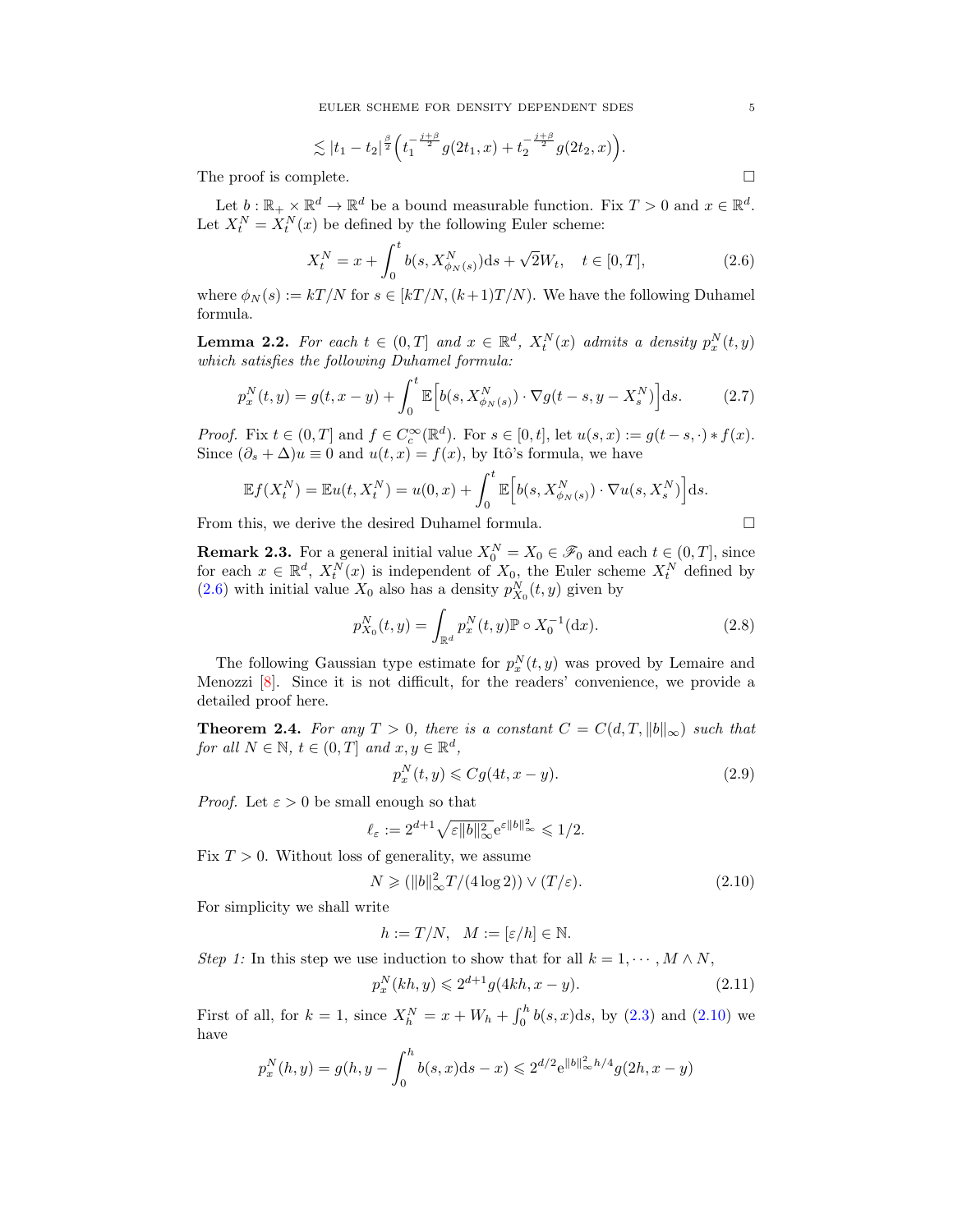$$
\leqslant 2^d \mathrm {e}^{\|b\|_\infty^2 T/(4N)} g(4h,x-y) \leqslant 2^{d+1} g(4h,x-y).
$$

Suppose now that  $(2.11)$  holds for  $j = 1, 2, \ldots, k - 1$ . By Duhamel's formula  $(2.7)$ , we have

$$
p_x^N(kh, y) - g(kh, x - y) = \int_0^{kh} \mathbb{E}\Big[b(s, X_{\phi_N(s)}^N) \cdot \nabla g(kh - s, y - X_s^N)\Big] ds
$$
  
= 
$$
\sum_{j=0}^{k-1} \int_{jh}^{(j+1)h} \mathbb{E}\Big[b(s, X_{jh}^N) \cdot \nabla g(kh - s, y - X_s^N)\Big] ds.
$$
 (2.12)

Note that for  $s \in (jh, (j + 1)h)$ ,

<span id="page-5-0"></span>
$$
X_s^N = X_{jh}^N + \sqrt{2}(W_s - W_{jh}) + \int_{jh}^s b(r, X_{jh}^N) dr.
$$

Since  $\sqrt{2}(W_s - W_{jh})$  is independent of  $X_{jh}^N$  and has density  $g(s - jh, y)$ , by the C-K equations  $(2.2)$  we have

$$
\begin{aligned} \mathscr{I}_j(s) &:= \mathbb{E}\Big[b(s,X_{jh}^N)\cdot\nabla g(kh-s,X_s^N-y)\Big] \\ & = \mathbb{E}\Big[b(s,X_{jh}^N)\cdot\nabla g(kh-s)*g(s-jh)\Big(X_{jh}^N+\int_{jh}^s b(r,X_{jh}^N){\rm d}r-y\Big)\Big] \\ & = \mathbb{E}\Big[b(s,X_{jh}^N)\cdot\nabla g\Big(kh-jh,X_{jh}^N+\int_{jh}^s b(r,X_{jh}^N){\rm d}r-y\Big)\Big] \\ & \quad \leqslant \|b\|_\infty\int_{\mathbb{R}^d}|\nabla g|\Big(kh-jh,z+\int_{jh}^s b(r,z){\rm d}r-y\Big)p^N_x(jh,z){\rm d}z. \end{aligned}
$$

By [\(2.3\)](#page-3-1) and induction hypothesis, we further have for  $s \in (jh, (j + 1)h)$ ,

$$
\mathscr{I}_j(s) \leq \frac{\|b\|_{\infty} 2^{d/2}}{\sqrt{kh - jh}} \int_{\mathbb{R}^d} g\Big(2(kh - jh), z + \int_{jh}^s b(r, z) dr - y\Big) p_x^N(jh, z) dz
$$
  

$$
\leq \frac{\|b\|_{\infty} 2^d e^{(k-j)h\|b\|_{\infty}^2/4}}{\sqrt{kh - jh}} \int_{\mathbb{R}^d} g(4(kh - jh), z - y) \cdot 2^{d+1} g(4jh, x - z) dz
$$
  

$$
\leq \frac{\|b\|_{\infty} 2^{2d+1} e^{\varepsilon \|b\|_{\infty}^2/4}}{\sqrt{kh - s}} g(4kh, x - y) = \frac{2^d \ell_{\varepsilon}/\sqrt{\varepsilon}}{\sqrt{kh - s}} g(4kh, x - y),
$$

where we have used  $kh \leq Mh \leq \varepsilon$ . Substituting this into [\(2.12\)](#page-5-0), we obtain

$$
|p_x^N(kh, y) - g(kh, x - y)| \leq \frac{2^d \ell_{\varepsilon}}{\sqrt{\varepsilon}} g(4kh, x - y) \sum_{j=0}^{k-1} \int_{jh}^{(j+1)h} \frac{1}{\sqrt{kh - s}} ds
$$
  

$$
\leq \frac{2^d \ell_{\varepsilon}}{\sqrt{\varepsilon}} g(4kh, x - y) \int_0^{kh} \frac{1}{\sqrt{kh - s}} ds
$$
  

$$
= \frac{2^d \ell_{\varepsilon}}{\sqrt{\varepsilon}} g(4kh, x - y) 2\sqrt{kh} \leq 2^{d+1} \ell_{\varepsilon} g(4kh, x - y),
$$

which implies, since  $g(t, x) \leq 2^d g(4t, x)$  and  $2\ell_{\varepsilon} \leq 1$ , that

$$
p_x^N(kh, y) \leq 2^d (1 + 2\ell_{\varepsilon}) g(4kh, x - y) \leq 2^{d+1} g(4kh, x - y).
$$

Step 2: Next we assume  $M < N$  and consider  $k = M + 1 \cdots, 2M$ . Note that

$$
X_{t+Mh}^{N} = X_{Mh}^{N} + W_{t+Mh} - W_{Mh} + \int_{Mh}^{t+Mh} b(s, X_{\phi_N(s)}^{N}) ds
$$
  
=  $X_{Mh}^{N} + W_{t+Mh} - W_{Mh} + \int_{0}^{t} b(s + Mh, X_{\phi_N(s)+Mh}^{N}) ds,$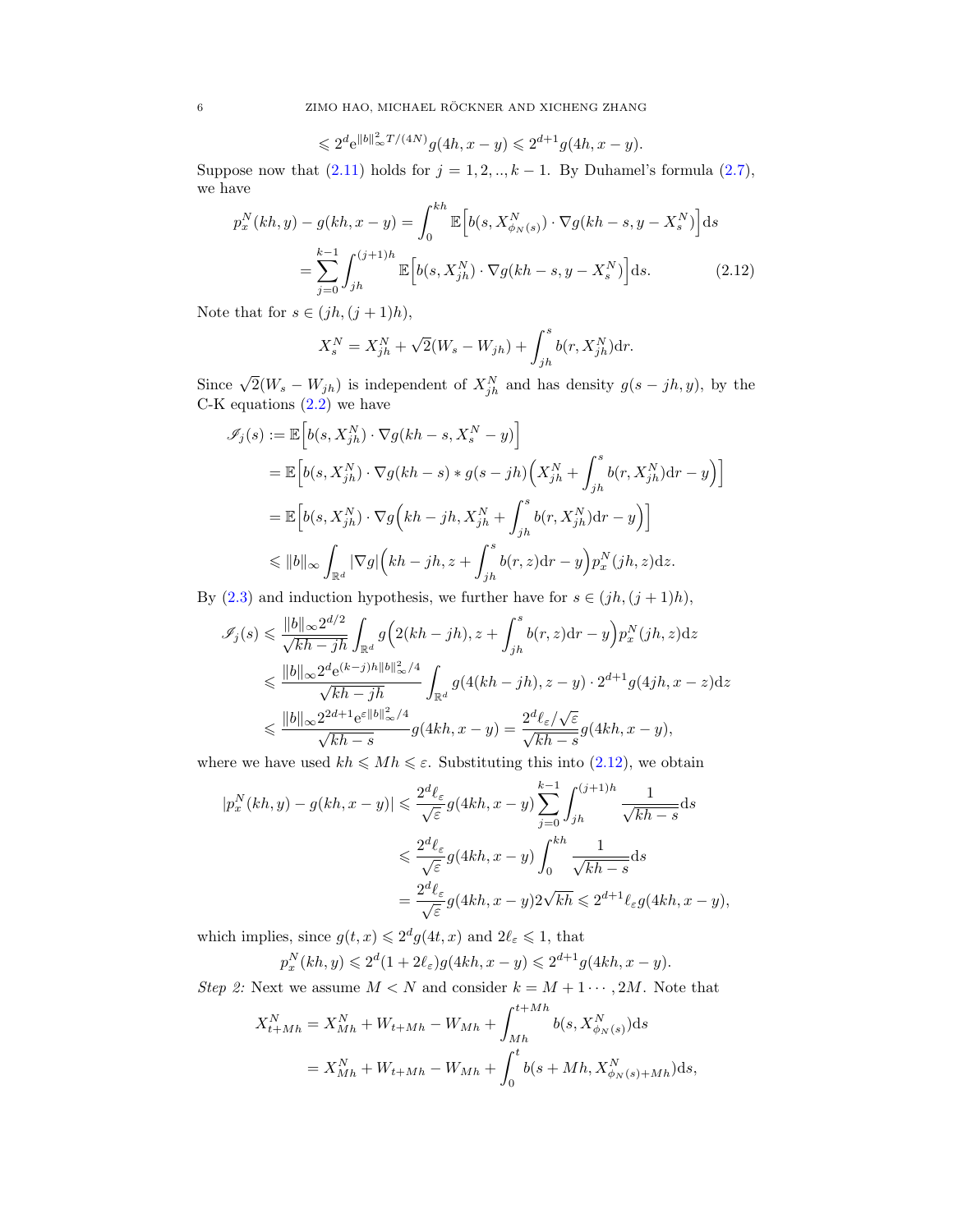where we have used that  $\phi_N(s + Mh) = \phi_N(s) + Mh$ . In particular, if we let

$$
\bar X^N_t:=X^N_{t+Mh},\ \ \bar W_t:=W_{t+Mh}-W_{Mh},
$$

then for  $t \in [0, Mh]$ ,

$$
\bar{X}_t^N = X_{Mh}^N + \bar{W}_t + \int_0^t b(s + Mh, \bar{X}_{\phi_N(s)}^N) \mathrm{d}s.
$$

Let  $\bar{p}_x^N(kh, y)$  be the density of  $\bar{X}_t^N$  with  $\bar{X}_0^N = x$ . By Step 1, we have

$$
\bar{p}_x^N(kh, y) \leq 2^{d+1} g(4kh, x - y), \ k = 1, \cdots, M.
$$

Thus, for  $k = 1, \dots, M$ , by  $(2.8)$  we have

$$
p_x^N((k+M)h, y) = \int_{\mathbb{R}^d} \bar{p}_z^N(kh, y) p_x^N(Mh, z) dz
$$
  
\$\leqslant 4^{d+1} \int\_{\mathbb{R}^d} g(4kh, z - y) g(4Mh, x - z) dz\$  

$$
= 4^{d+1} g(4(k+M)h, x - y).
$$

Repeating the above procedure  $\left[\frac{T}{\varepsilon}\right] + 1$ -times, we obtain that for some  $C > 0$ independent of N,

$$
p_x^N(kh, y) \leq Cg(kh, x - y), \quad k = 1, \cdots, N.
$$

Step 3: Note that for  $t \in (kh, (k+1)h)$ ,

$$
X_t^N = X_{kh}^N + W_t - W_{kh} + \int_{kh}^t b(s, X_{kh}^N) \, ds,
$$

where  $W_t - W_{kh}$  is independent of  $X_{kh}^N$ . Hence,

$$
p_x^N(t, y) = \int_{\mathbb{R}^d} g(t - kh, z + \int_{kh}^t b(s, z)ds - y)p_x^N(kh, z)dz
$$
  
\$\leqslant C e^{(t - kh)} ||b||^2\_{\infty}/4 \int\_{\mathbb{R}^d} g(4(t - kh), y - z)g(4kh, x - z)dz\$  
\$\leqslant C e^{T ||b||^2\_{\infty}/4} g(4t, x - y).

This completes the proof.

The following corollary is a combination of Theorem [2.4](#page-4-5) and Lemma [2.1.](#page-3-3)

<span id="page-6-0"></span>**Corollary 2.5.** Let  $\nu_0(dy) = \mathbb{P} \circ X_0^{-1}(dy)$  be the distribution of  $X_0$ .

(i) For any  $T > 0$ , there is a constant  $C = C(d, T, ||b||_{\infty})$  such that for all  $N \in \mathbb{N}, t \in (0, T)$  and  $y \in \mathbb{R}^d$ 

$$
p_{X_0}^N(t, y) \leq C \int_{\mathbb{R}^d} g(4t, x - y) \nu_0(\mathrm{d}x). \tag{2.13}
$$

(ii) For any  $T > 0$  and  $\beta \in (0,1)$ , there is a constant  $C = C(d,T, \|b\|_{\infty}, \beta)$ such that for all  $N \in \mathbb{N}$ ,  $t \in (0,T)$  and  $y_1, y_2 \in \mathbb{R}^d$ ,

$$
|p_{X_0}^N(t,y_1)-p_{X_0}^N(t,y_2)| \leqslant C|y_1-y_2|^{\beta}t^{-\frac{\beta}{2}}\sum_{j=1,2}\int_{\mathbb{R}^d}g(4t,x-y_j)\nu_0(\mathrm{d}x).
$$

(iii) For any  $T > 0$  and  $\beta \in (0,1)$ , there is a constant  $C = C(d,T, \|b\|_{\infty}, \beta)$ such that for all  $N \in \mathbb{N}$ ,  $t_1, t_2 \in (0, T)$  and  $y \in \mathbb{R}^d$ ,

$$
|p_{X_0}^N(t_1, y) - p_{X_0}^N(t_2, y)| \leq C|t_1 - t_2|^{\beta/2} \sum_{j=1,2} t_j^{-\beta/2} \int_{\mathbb{R}^d} g(2t_j, x - y) \nu_0(\mathrm{d}x).
$$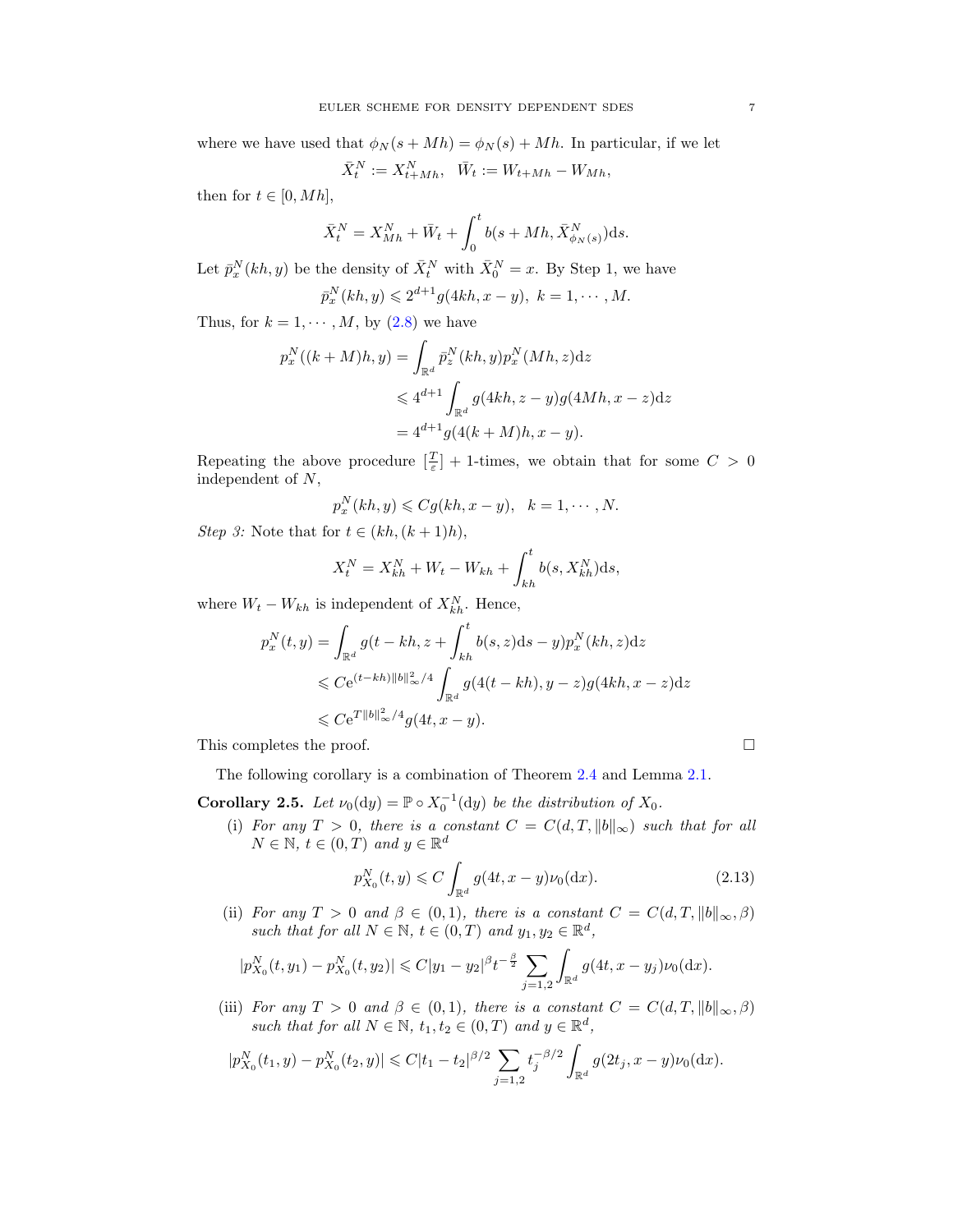*Proof.* (i) is a direct consequence of  $(2.8)$  and Theorem [2.4.](#page-4-5) We only show (iii) since (ii) is similar by  $(2.4)$ . Suppose  $t_1 < t_2$ . By  $(2.7)$ , we have

$$
|p_{X_0}^N(t_1, y) - p_{X_0}^N(t_2, y)| \leq \int_{\mathbb{R}^d} |g(t_1, x - y) - g(t_2, x - y)| \nu_0(\mathrm{d}x)
$$
  
+ 
$$
||b||_{\infty} \int_0^{t_1} \int_{\mathbb{R}^d} |\nabla g(t_1 - s, y - z) - \nabla g(t_2 - s, y - z)| p_{X_0}^N(s, z) \mathrm{d}z \mathrm{d}s
$$
  
+ 
$$
||b||_{\infty} \int_{t_1}^{t_2} \int_{\mathbb{R}^d} |\nabla g(t_1 - s, y - z)| p_{X_0}^N(s, z) \mathrm{d}z \mathrm{d}s =: I_1 + I_2 + I_3.
$$

For  $I_1$ , by  $(2.5)$ , we have

$$
I_1 \lesssim |t_1 - t_2|^{\frac{\beta}{2}} \sum_{j=1,2} t_j^{-\frac{\beta}{2}} \int_{\mathbb{R}^d} g(2t_j, x - y) \nu_0(\mathrm{d}x).
$$

For  $I_2$ , by (i), [\(2.5\)](#page-3-4) and the C-K equations [\(2.2\)](#page-3-2), we have

$$
I_2 \lesssim |t_1 - t_2|^{\frac{\beta}{2}} \sum_{j=1,2} \int_0^{t_1} \left[ \int_{\mathbb{R}^d} (t_j - s)^{-\frac{1+\beta}{2}} g(4(t_j - s), z - y) \right. \\ \times \int_{\mathbb{R}^d} g(4s, x - z) \nu_0(\mathrm{d}x) \mathrm{d}z \right] \mathrm{d}s
$$
  
=  $|t_1 - t_2|^{\frac{\beta}{2}} \sum_{j=1,2} \int_0^{t_1} (t_j - s)^{-\frac{1+\beta}{2}} \int_{\mathbb{R}^d} g(4t_j, x - y) \nu_0(\mathrm{d}x) \mathrm{d}s$   
 $\lesssim |t_1 - t_2|^{\frac{\beta}{2}} \sum_{j=1,2} \int_{\mathbb{R}^d} g(4t_j, x - y) \nu_0(\mathrm{d}x).$ 

For  $I_3$ , by (i), [\(2.5\)](#page-3-4) and the C-K equations, we have

$$
I_3 \lesssim \int_{t_1}^{t_2} \int_{\mathbb{R}^d} (t_1 - s)^{-\frac{1}{2}} g(4(t_1 - s), z - y) \int_{\mathbb{R}^d} g(4s, x - z) \nu_0(\mathrm{d}x) \mathrm{d}z \mathrm{d}s
$$
  
= 
$$
\int_{t_1}^{t_2} \int_{\mathbb{R}^d} (t_1 - s)^{-\frac{1}{2}} g(4t_1, x - y) \nu_0(\mathrm{d}x) \mathrm{d}s \lesssim |t_2 - t_1|^{\frac{1}{2}} \int_{\mathbb{R}^d} g(4t_1, x - y) \nu_0(\mathrm{d}x).
$$

Combining the above calculations, we obtain the desired estimate.

<span id="page-7-0"></span>
$$
\Box
$$

## 3. Proof of Theorem [1.2](#page-1-1)

Let  $(\Omega, \mathscr{F}, (\mathscr{F}_t)_{t\geqslant0}, \mathbb{P})$  be a complete filtered probability space,  $W_t$  a d-dimensional standard  $\mathscr{F}_t$ -Brownian motion, and  $X_0$  an  $\mathscr{F}_0$ -measurable random variable with distribution  $\nu_0$ . Let  $T > 0$ ,  $N \in \mathbb{N}$  and  $h := T/N$ . Let  $X_t^N$  be the Euler approximation of DDSDE [\(1.1\)](#page-0-0) constructed in the introduction. From the construction  $(1.4)$ , it is easy to see that  $X_t^N$  solves the following SDE:

$$
X_t^N = X_0 + \int_0^t b^N(s, X_{\phi_N(s)}^N) \mathrm{d} s + \sqrt{2} W_t,\tag{3.1}
$$

where

$$
b^{N}(s,x) = \mathbf{1}_{\{s \ge h\}} b(s,x,\rho^{N}_{\phi_{N}(s)}(x))
$$
\n(3.2)

and

$$
\phi_N(s) := \sum_{j=0}^{\infty} jh \mathbf{1}_{[jh,(j+1)h)}(s). \tag{3.3}
$$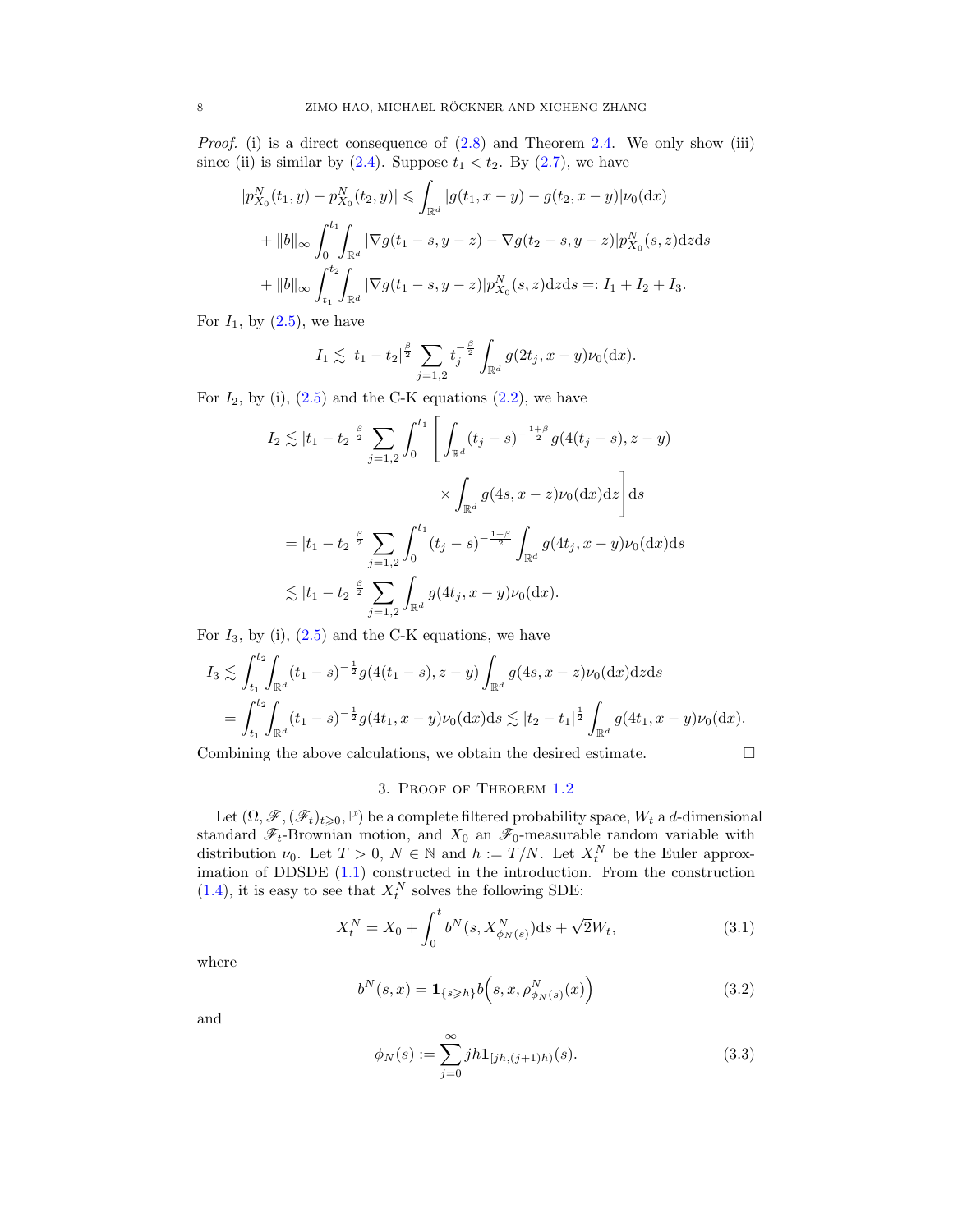The following lemma is easy by [\(3.1\)](#page-7-0) and since  $||b^N||_{\infty} \le ||b||_{\infty}$ .

<span id="page-8-1"></span>**Lemma 3.1.** For any  $T > 0$ , there is a constant  $C > 0$  such that for all  $s, t \in [0, T]$ ,  $\sup_N \mathbb{E}|X_t^N - X_s^N|^4 \leqslant C|s-t|^2.$ 

Let  $p_x^N(t, y)$  be the distributional density of the Euler scheme  $X_t^N(x)$  of SDE [\(3.1\)](#page-7-0) starting from x at time 0. Since for each  $x \in \mathbb{R}^d$ ,  $X_t^N(x)$  is independent of  $X_0$ , the distributional density  $\rho_t^N(y)$  of  $X_t^N$  with initial distribution  $\nu_0$  is given by

<span id="page-8-6"></span><span id="page-8-0"></span>
$$
\rho_t^N(y) = \int_{\mathbb{R}^d} p_x^N(t, y) \nu_0(\mathrm{d}x). \tag{3.4}
$$

The following lemma is crucial for the existence of a solution to  $DDSDE(1.1)$ .

<span id="page-8-2"></span>**Lemma 3.2.** For fixed  $T > 0$ , there are a subsequence  $(N_k)_{k \in \mathbb{N}}$  and a continuous function  $\rho \in C((0,T] \times \mathbb{R}^d)$  such that for any  $M \in \mathbb{N}$ ,

$$
\lim_{k \to \infty} \sup_{|y| \le M} \sup_{1/M \le t \le T} |\rho_t^{N_k}(y) - \rho_t(y)| = 0.
$$
\n(3.5)

*Proof.* First of all, by the upper-bound estimate [\(2.9\)](#page-4-6) for  $p_x^N(t, y)$ , we have

$$
\sup_{|y| \leq M} \sup_{1/M \leq t \leq T} |\rho_t^N(y)| \leq C \int_{\mathbb{R}^d} \sup_{|y| \leq M} \sup_{1/M \leq t \leq T} |g(4t, x - y)| \nu_0(\mathrm{d}x) \leq C_M,
$$

where  $C_M$  is independent of N. Moreover, by Corollary [2.5,](#page-6-0) we have for any  $\beta < 1$ ,  $t_1, t_2 \in [1/M, T]$  and  $y_1, y_2 \in \mathbb{R}^d$ ,

$$
|\rho_{t_1}^N(y_1) - \rho_{t_2}^N(y_2)| \le |\rho_{t_1}^N(y_1) - \rho_{t_2}^N(y_1)| + |\rho_{t_2}^N(y_1) - \rho_{t_2}^N(y_2)|
$$
  
\n
$$
\lesssim |t_2 - t_1|^{\frac{\beta}{2}} \sum_{i=1,2} \int_{\mathbb{R}^d} |g(2t_i, y_1 - x)| \nu_0(\mathrm{d}x)
$$
  
\n
$$
+ |y_1 - y_2|^{\beta} \sum_{i=1,2} \int_{\mathbb{R}^d} |g(4t_2, y_i - x)| \nu_0(\mathrm{d}x)
$$
  
\n
$$
\lesssim M^{-(d+1+\beta)/2} \Big( |t_2 - t_1|^{\frac{\beta}{2}} + |y_1 - y_2|^{\beta} \Big), \tag{3.6}
$$

where the implicit constants in the above  $\leq$  are independent of N. Thus, by Ascolli-Arzela's theorem, we conclude the proof and have  $(3.5)$ .

Now we are in a position to give the

*Proof of [Theorem 1.2.](#page-1-1)* (Existence) Fix  $T > 0$ . Let W be the space of all continuous functions from  $[0,T]$  to  $\mathbb{R}^d$ . Let  $\mathbb{Q}_N$  be the law of  $(X^{\overline{N}}_1, W_1)$  in  $\mathbb{W} \times \mathbb{W}$ . By Lemma [3.1](#page-8-1) and Kolmogorov's criterion,  $\{Q_N\}_{N\in\mathbb{N}}$  is tight. Therefore, by Prokhorov's theorem, there are a subsequence  $(N_k)_{k\in\mathbb{N}}$  and a probability measure  $\mathbb Q$  on  $\mathbb W \times \mathbb W$  so that

<span id="page-8-5"></span><span id="page-8-4"></span><span id="page-8-3"></span>
$$
\mathbb{Q}_{N_k} \to \mathbb{Q} \quad \text{weakly.}
$$

Without loss of generality, we assume that the subsequence is the same as that in Lemma [3.2.](#page-8-2) Below, we still denote the above subsequence by  $\mathbb{Q}_N$ ,  $N \in \mathbb{N}$ for simplicity. Now, by Skorokhod's representation theorem, there are probability space  $(\widetilde{\Omega}, \widetilde{\mathscr{F}}, \widetilde{\mathbb{P}})$  and random variables  $(\widetilde{X}^N, \widetilde{W}^N)$  and  $(\widetilde{X}, \widetilde{W})$  thereon such that

$$
(\widetilde{X}^N, \widetilde{W}^N) \to (\widetilde{X}, \widetilde{W}), \quad \widetilde{\mathbb{P}}\text{-a.s.}
$$
\n(3.7)

and

$$
\widetilde{\mathbb{P}} \circ (\widetilde{X}^N, \widetilde{W}^N)^{-1} = \mathbb{Q}_N = \mathbb{P} \circ (X^N, W)^{-1}, \quad \widetilde{\mathbb{P}} \circ (\widetilde{X}, \widetilde{W})^{-1} = \mathbb{Q}.
$$
 (3.8)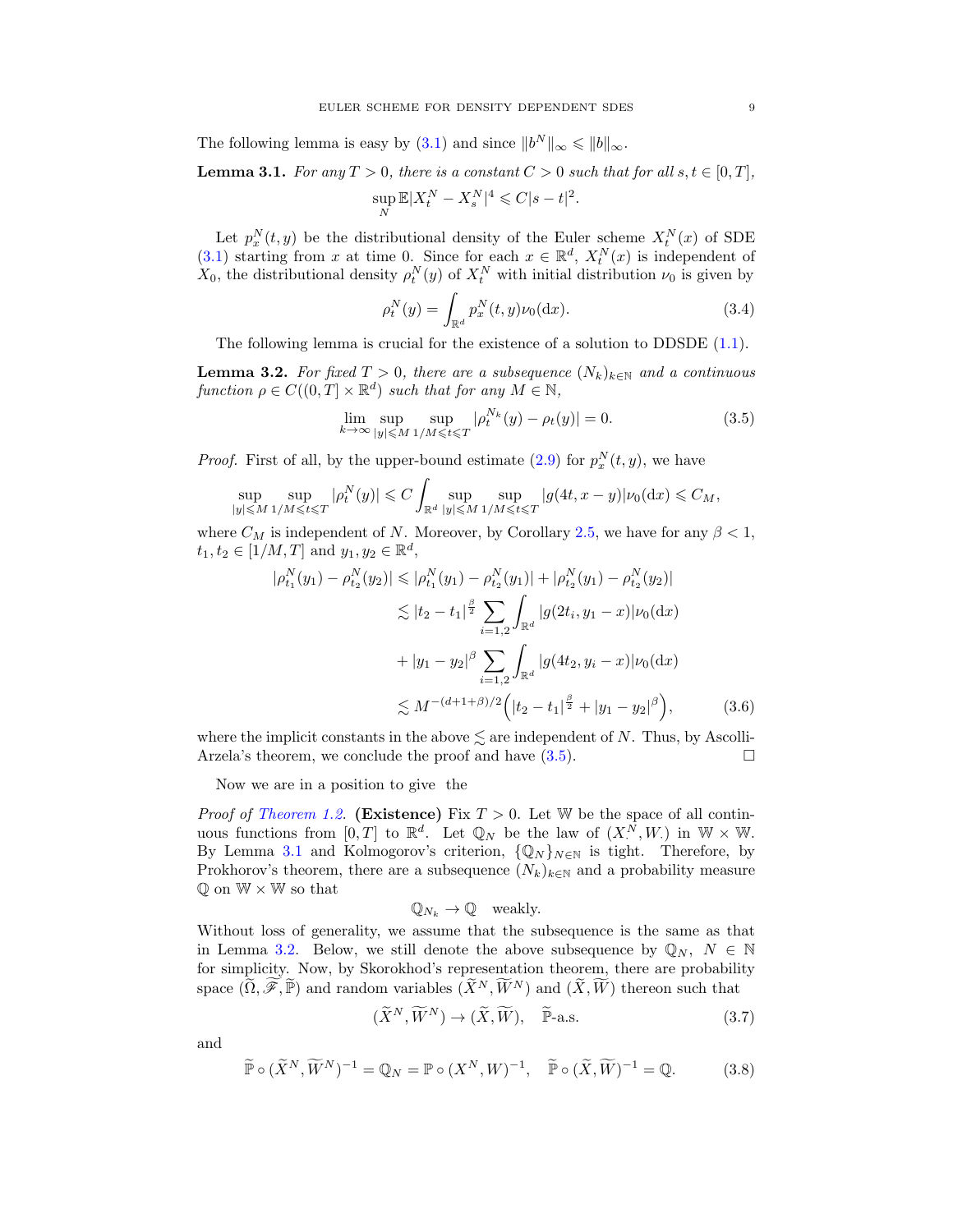In particular, the distributional density of  $X_t^N$  is  $\rho_t^N$ . Moreover, by Lemma [3.2](#page-8-2) and [\(3.7\)](#page-8-3), for any  $t \in (0, T)$  and  $\varphi \in C_0^{\infty}(\mathbb{R}^d)$ ,

$$
\mathbb{E}\varphi(\widetilde{X}_t) = \lim_{N \to \infty} \mathbb{E}\varphi(\widetilde{X}_t^N) = \lim_{N \to \infty} \int_{\mathbb{R}^d} \varphi(y)\rho_t^N(y) \mathrm{d}y = \int_{\mathbb{R}^d} \varphi(y)\rho_t(y) \mathrm{d}y.
$$

In other words,  $\rho_t$  is the density of  $\widetilde{X}_t$ . Define  $\widetilde{\mathscr{F}}_t^N := \sigma(\widetilde{X}^N, \widetilde{W}^N; s \leq t)$ . We note that

$$
\mathbb{P}[W_t - W_s \in \cdot | \mathscr{F}_s] = \mathbb{P}\{W_t - W_s \in \cdot\},\
$$

hence,

$$
\widetilde{\mathbb{P}}[\widetilde{W}_t^N - \widetilde{W}_s^N \in \cdot \, | \widetilde{\mathscr{F}}_s^N] = \widetilde{\mathbb{P}} \{\widetilde{W}_t^N - \widetilde{W}_s^N \in \cdot \},
$$

which means that  $\tilde{W}_t^N$  is an  $\tilde{\mathscr{F}}_t^N$ -BM. Thus, by [\(3.1\)](#page-7-0) and [\(3.8\)](#page-8-4) we have

<span id="page-9-2"></span>
$$
\widetilde{X}_t^N = \widetilde{X}_0^N + \int_0^t b^N(s, \widetilde{X}_{\phi_N(s)}^N) \mathrm{d}s + \sqrt{2} \widetilde{W}_t^N. \tag{3.9}
$$

Let us now show that

$$
\int_0^t \mathbf{1}_{s \geqslant h} b(s, \widetilde{X}_{\phi_N(s)}^N, \rho_{\phi_N(s)}^N(\widetilde{X}_{\phi_N(s)}^N)) \, ds \to \int_0^t b(s, \widetilde{X}_s, \rho_s(\widetilde{X}_s)) \, ds,\tag{3.10}
$$

in probability as  $N \to \infty$ . Let  $\Omega_0 \subset \tilde{\Omega}$  be a measurable set so that  $\tilde{\mathbb{P}}(\Omega_0) = 1$  and for each  $\omega \in \Omega_0$ ,

<span id="page-9-1"></span><span id="page-9-0"></span>
$$
\lim_{N \to \infty} (\widetilde{X}_{\phi_N(\cdot)}^N(\omega), \widetilde{W}_\cdot^N(\omega)) = (\widetilde{X}_\cdot(\omega), \widetilde{W}_\cdot(\omega)).
$$
\n(3.11)

In particular, for each fixed  $\omega \in \Omega_0$  and  $s \in (0,T)$ , by  $(3.5)$ ,  $(3.6)$  and  $(3.11)$ , we have

$$
\lim_{N \to \infty} |\rho_{\phi_N(s)}^N(\widetilde{X}_{\phi_N(s)}^N(\omega)) - \rho_s(\widetilde{X}_{\phi_N(s)}^N(\omega))| = 0, \quad a.s.
$$
\n(3.12)

On the other hand, for any  $s > 0$ , by  $(1.5)$  we have

$$
\lim_{|\delta| \to 0} \sup_{|u| \le R} \sup_{|x| < R} |b(s, x, u + \delta) - b(s, x, u)| = 0, \quad \forall R > 0.
$$

Thus, by [\(3.11\)](#page-9-0) and [\(3.12\)](#page-9-1), we have for each  $s > 0$  and  $\omega \in \Omega_0$ ,

$$
\lim_{N \to \infty} |b(s, \widetilde{X}_{\phi_N(s)}^N(\omega), \rho_{\phi_N(s)}^N(\widetilde{X}_{\phi_N(s)}^N(\omega))) - b(s, \widetilde{X}_{\phi_N(s)}^N(\omega), \rho_s(\widetilde{X}_{\phi_N(s)}^N(\omega)))| = 0,
$$

which, by the dominated convergence theorem, implies that

$$
\lim_{N \to \infty} \widetilde{\mathbb{E}} \int_0^t |\mathbf{1}_{s>h} b(s, \widetilde{X}_{\phi_N(s)}^N, \rho_{\phi_N(s)}^N(\widetilde{X}_{\phi_N(s)}^N)) - b(s, \widetilde{X}_{\phi_N(s)}^N, \rho_s(\widetilde{X}_{\phi_N(s)}^N))| ds \n= \widetilde{\mathbb{E}} \int_0^t \lim_{N \to \infty} |\mathbf{1}_{s>h} b(s, \widetilde{X}_{\phi_N(s)}^N, \rho_{\phi_N(s)}^N(\widetilde{X}_{\phi_N(s)}^N)) - b(s, \widetilde{X}_{\phi_N(s)}^N, \rho_s(\widetilde{X}_{\phi_N(s)}^N))| ds = 0.
$$

For proving  $(3.10)$ , it remains to show

$$
\lim_{N \to \infty} \widetilde{\mathbb{E}} \int_{h}^{t} |b(s, \widetilde{X}_{\phi_N(s)}^N, \rho_s(\widetilde{X}_{\phi_N(s)}^N)) - b(s, \widetilde{X}_s, \rho_s(\widetilde{X}_s))| ds = 0.
$$

Let  $K_{\varepsilon}$  be a family of mollifiers in  $\mathbb{R}^d$ . Define

$$
B_{\varepsilon}(t,x) = b(t,\cdot,\rho_t(\cdot)) * K_{\varepsilon}(x).
$$

Clearly, for fixed  $\varepsilon > 0$ , by  $(3.11)$  we have

$$
\lim_{N \to \infty} \widetilde{\mathbb{E}} \int_h^t |B_{\varepsilon}(s, \widetilde{X}_{\phi_N(s)}^N) - B_{\varepsilon}(s, \widetilde{X}_s)| \mathrm{d}s = 0.
$$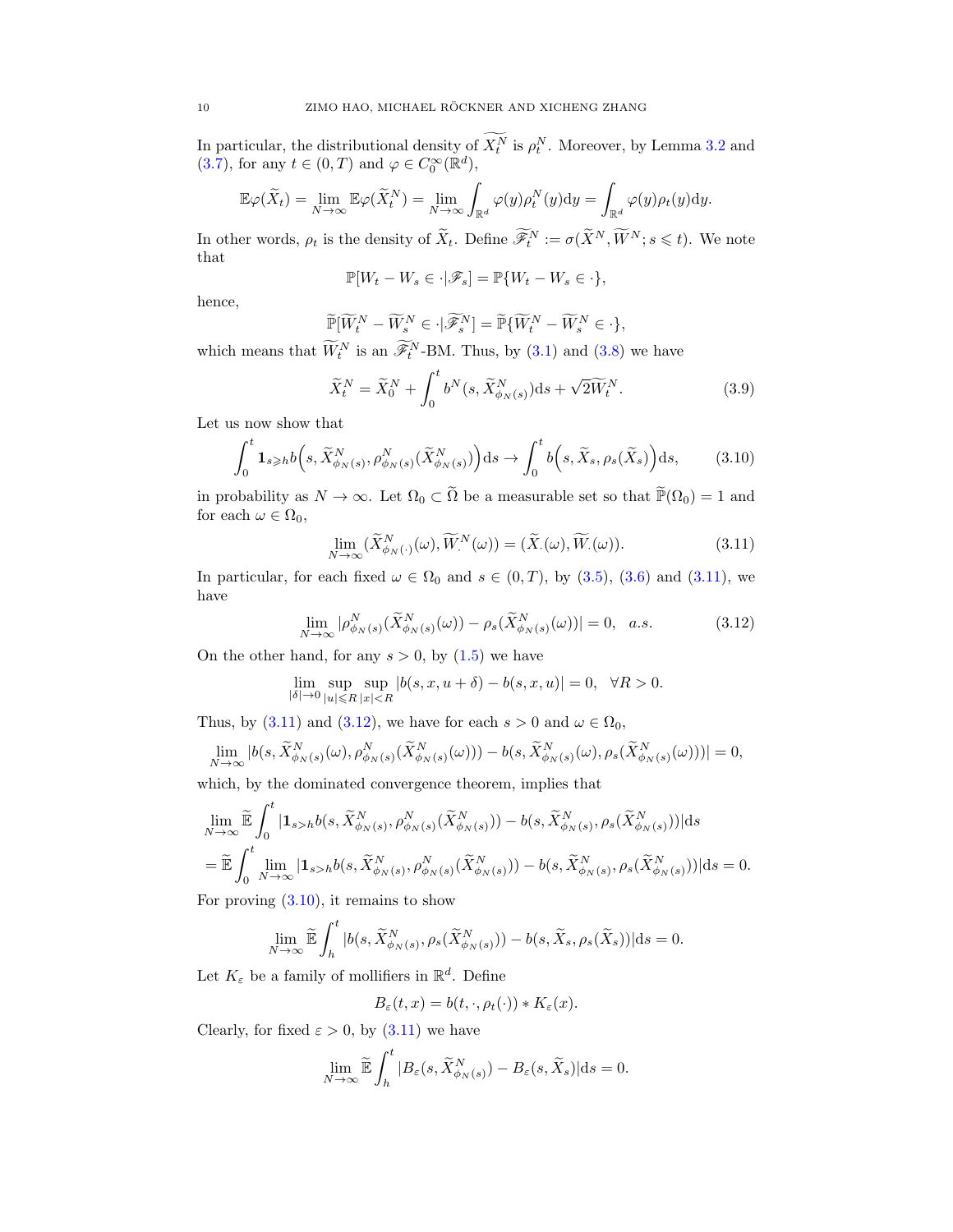Below for notational convenience, we write  $\widetilde{X}_t^{\infty} := \widetilde{X}_t$  and  $\phi_{\infty}(s) := s$ . For  $N \in \mathbb{N}$  $\mathbb{N} \cup \{\infty\}$ , we have

$$
\tilde{\mathbb{E}} \int_{h}^{t} |B_{\varepsilon}(s, \tilde{X}_{\phi_N(s)}^{N}) - b(s, \tilde{X}_{\phi_N(s)}^{N}, \rho_s(\tilde{X}_{\phi_N(s)}^{N})| ds \n\leq \tilde{\mathbb{E}} \int_{h}^{t} \mathbf{1}_{|\tilde{X}_{\phi_N(s)}^{N}| \leq R} \Big| B_{\varepsilon}(s, \tilde{X}_{\phi_N(s)}^{N}) - b(s, \tilde{X}_{\phi_N(s)}^{N}, \rho_s(\tilde{X}_{\phi_N(s)}^{N}) \Big| ds \n+ 2||b||_{\infty} \int_{h}^{t} \tilde{\mathbb{P}} \Big( |\tilde{X}_{\phi_N(s)}^{N}| > R \Big) ds =: I_R^N(\varepsilon) + J_R^N.
$$

For  $I_R^N(\varepsilon)$ , by [\(3.4\)](#page-8-6), [\(2.9\)](#page-4-6) and Hölder's inequality with  $p > 2d$  and  $q = \frac{p}{p-1}$ , we have

$$
I_R^N(\varepsilon) = \int_h^t \int_{B_R} |B_{\varepsilon}(s, y) - b(s, y, \rho_s(y))| \rho_{\phi_N(s)}^N(y) dy ds
$$
  
\n
$$
\lesssim \int_h^t \int_{B_R} |B_{\varepsilon}(s, y) - b(s, y, \rho_s(y))| \int_{\mathbb{R}^d} g(4\phi_N(s), x - y) \nu_0(dx) dy ds
$$
  
\n
$$
\lesssim \int_h^t \left( \int_{B_R} |B_{\varepsilon}(s, y) - b(s, y, \rho_s(y))|^p dy \right)^{\frac{1}{p}}
$$
  
\n
$$
\times \left( \int_{B_R} \left| \int_{\mathbb{R}^d} g(4\phi_N(s), x - y) \nu_0(dx) \right|^q dy \right)^{\frac{1}{q}} ds
$$
  
\n
$$
\lesssim \int_h^t \left( \int_{B_R} |B_{\varepsilon}(s, y) - b(s, y, \rho_s(y))|^p dy \right)^{\frac{1}{p}} \phi_N(s)^{-\frac{d}{p}} ds
$$
  
\n
$$
\lesssim \left( \int_h^t \left( \int_{B_R} |B_{\varepsilon}(s, y) - b(s, y, \rho_s(y))|^p dy \right)^{\frac{2}{p}} ds \right)^{\frac{1}{2}} \left( \int_h^t \phi_N(s)^{-\frac{2d}{p}} ds \right)^{\frac{1}{2}}
$$
  
\n
$$
\lesssim \left( \int_0^t \left( \int_{B_R} |B_{\varepsilon}(s, y) - b(s, y, \rho_s(y))|^p dy \right)^{\frac{2}{p}} ds \right)^{\frac{1}{2}} \left( \int_0^t s^{-\frac{2d}{p}} ds \right)^{\frac{1}{2}},
$$

where the implicit constant in the above  $\leq$  is independent of N, R and  $\varepsilon$ . Hence, for each  $R > 0$ , by the dominated convergence theorem, we obtain

$$
\lim_{\varepsilon \to 0} \sup_{N \in \mathbb{N} \cup \{\infty\}} I_R^N(\varepsilon) = 0.
$$

For  $J_R^N$ , by Chebyshev's inequality and  $(3.1)$  and since  $||b^N||_{\infty} \le ||b||_{\infty}$ , we have

$$
J_R^N = 2||b||_{\infty} \int_h^t \mathbb{P}(|X_{\phi_N(s)}^N| > R) ds
$$
  
\$\leq 2||b||\_{\infty} \int\_0^t \mathbb{P}(|X\_0| + s||b||\_{\infty} + \sqrt{2}|W\_{\phi\_N(s)}| > R) ds\$  
\$\leq 2||b||\_{\infty} \Big(\int\_0^t \mathbb{P}(|X\_0| + s||b||\_{\infty} > R/2) ds + \int\_0^t \frac{2\phi\_N(s)}{(R/2)^2} ds\Big),

which converges to zero uniformly in N, as  $R \to \infty$ . Combining the above calculations, we obtain

$$
\lim_{\varepsilon \to 0} \sup_{N \in \mathbb{N} \cup \{\infty\}} \widetilde{\mathbb{E}} \int_{h}^{t} |B_{\varepsilon}(s, \widetilde{X}_{\phi_N(s)}^N) - b(s, \widetilde{X}_{\phi_N(s)}^N, \rho_s(\widetilde{X}_{\phi_N(s)}^N) | ds = 0.
$$

Thus,  $(3.10)$  is proven and the existence of a solution to DDSDE  $(1.1)$  is obtained.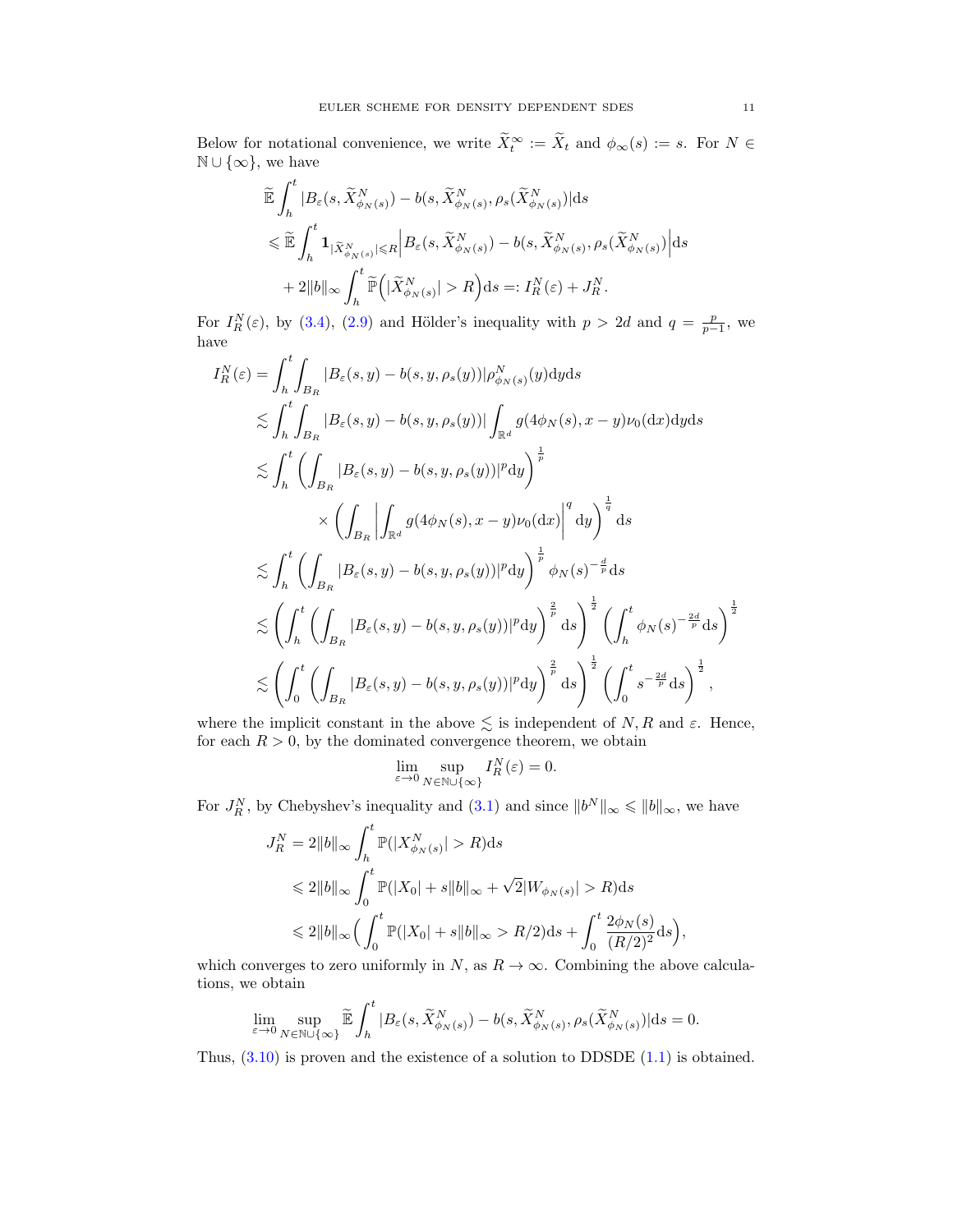(Uniqueness) Let  $X_t$  and  $\bar{X}_t$  be two solutions of DDSDE [\(1.1\)](#page-0-0) defined on the same probability space and with the same initial value  $X_0$ , where  $X_0$  has the distributional density  $\rho_0 \in L^q(\mathbb{R}^d)$  with  $q \in (d, \infty]$ . Let  $\rho_t(y)$  and  $\overline{\rho}_t(y)$  be the distributional density of  $X_t$  and  $\bar{X}_t$ , respectively. Clearly, these are two solutions of the nonlinear Fokker-Planck equation [\(1.2\)](#page-0-2) with the same initial value  $\rho_0$ . Consider the following linearized SDE: √

$$
dX_t = B(t, X_t)dt + \sqrt{2}dW_t, \ X_0 = x,
$$

where  $B(t, x) := b(t, x, \rho_t(x))$ . It is well known that  $X_t(x)$  admits a density  $p_x(t, y)$ with Gaussian type estimate: For some  $\lambda, C > 0$ , it holds that for all  $t \in (0, T]$  and  $x, y \in \mathbb{R}^d$ ,

$$
p_x(t, y) \leqslant Cg(\lambda t, x - y).
$$

Note that by  $(2.9)$  and Hölder's inequality,

$$
\rho_t(y) = \int_{\mathbb{R}^d} p_x(t, y) \rho_0(x) dx \lesssim \int_{\mathbb{R}^d} g(\lambda t, x - y) \rho_0(x) dx
$$
  
\$\leq \left\| g(\lambda t, \cdot) \right\|\_{q/(q-1)} \|\rho\_0\|\_q \lesssim t^{-d/(2q)} \|\rho\_0\|\_q. \tag{3.13}

Let

$$
\Gamma_t := \rho_t - \bar{\rho}_t, \quad B_t := b(t, \cdot, \rho_t)\rho_t - b(t, \cdot, \bar{\rho}_t)\bar{\rho}_t
$$

and

<span id="page-11-0"></span>
$$
\Gamma_t^{\varepsilon}(x) := \Gamma_t * K_{\varepsilon}(x),
$$

where  $\{K_{\varepsilon}(x), \varepsilon \in (0,1)\}\$ is a family of mollifiers. By definition, it is easy to see that

$$
\Gamma_t^{\varepsilon} = \int_0^t \Delta \Gamma_s^{\varepsilon} ds + \int_0^t \mathrm{div}(B_s * K_{\varepsilon}) ds.
$$

Let  $\beta_{\delta}(r) := \sqrt{r^2 + \delta}$  –  $\sqrt{\delta}$ . For simplicity, we write  $\int f$  for  $\int_{\mathbb{R}^d} f(x) dx$ . By the chain rule and integration by parts, we have

$$
\partial_t \int \beta_{\delta}(\Gamma_t^{\varepsilon}) = \int \beta_{\delta}'(\Gamma_t^{\varepsilon}) \big(\Delta \Gamma_t^{\varepsilon} + \text{div}(B_t * K_{\varepsilon})\big)
$$
  
= 
$$
\int \beta_{\delta}''(\Gamma_t^{\varepsilon}) \Big( -|\nabla \Gamma_t^{\varepsilon}|^2 - (B_t * K_{\varepsilon}) \cdot \nabla \Gamma_t^{\varepsilon} \Big)
$$
  

$$
\leqslant \int \beta_{\delta}''(\Gamma_t^{\varepsilon}) \Big( -\frac{1}{2}|\nabla \Gamma_t^{\varepsilon}|^2 + 2|B_t * K_{\varepsilon}|^2 \Big),
$$

where we have used that  $\beta''_{\delta}(r) = \delta/(r^2 + \delta)^{3/2} > 0$ . Hence, by Fatou's lemma,

$$
\int |\Gamma_t| \leq \lim_{\delta \to 0} \lim_{\varepsilon \to 0} \int \beta_\delta(\Gamma_t^{\varepsilon}) \leq 2 \lim_{\delta \to 0} \lim_{\varepsilon \to 0} \int_0^t \int \beta_\delta''(\Gamma_s^{\varepsilon}) (|B_s| * K_{\varepsilon})^2. \tag{3.14}
$$

For fixed  $\delta > 0$ , since  $\beta''_{\delta}(r) \leq \delta^{-1/2}$  and by  $(3.13)$ ,

<span id="page-11-1"></span>
$$
|B_t(x)| \le ||b||_{\infty}(\rho_t(x) + \bar{\rho}_t(x)) \le C(t^{-d/(2q)} + 1),
$$

the dominated convergence theorem implies

$$
\lim_{\varepsilon \to 0} \int_0^t \int \beta_\delta''(\Gamma_s^\varepsilon) \left| (|B_s| * K_\varepsilon)^2 - |B_s|^2 \right| \leq \delta^{-\frac{1}{2}} \int_0^t \lim_{\varepsilon \to 0} \int \left| (|B_s| * K_\varepsilon)^2 - |B_s|^2 \right| = 0
$$
 and also,

$$
\lim_{\varepsilon \to 0} \int_0^t \int |\beta_\delta''(\Gamma^\varepsilon_s) - \beta_\delta''(\Gamma_s)| \cdot |B_s|^2 = \int_0^t \int \lim_{\varepsilon \to 0} |\beta_\delta''(\Gamma^\varepsilon_s) - \beta_\delta''(\Gamma_s)| \cdot |B_s|^2 = 0.
$$

Therefore,

$$
\lim_{\varepsilon \to 0} \int_0^t \int \beta_\delta''(\Gamma_s^{\varepsilon}) (|B_s| * K_{\varepsilon})^2 = \int_0^t \int \beta_\delta''(\Gamma_s) |B_s|^2,
$$